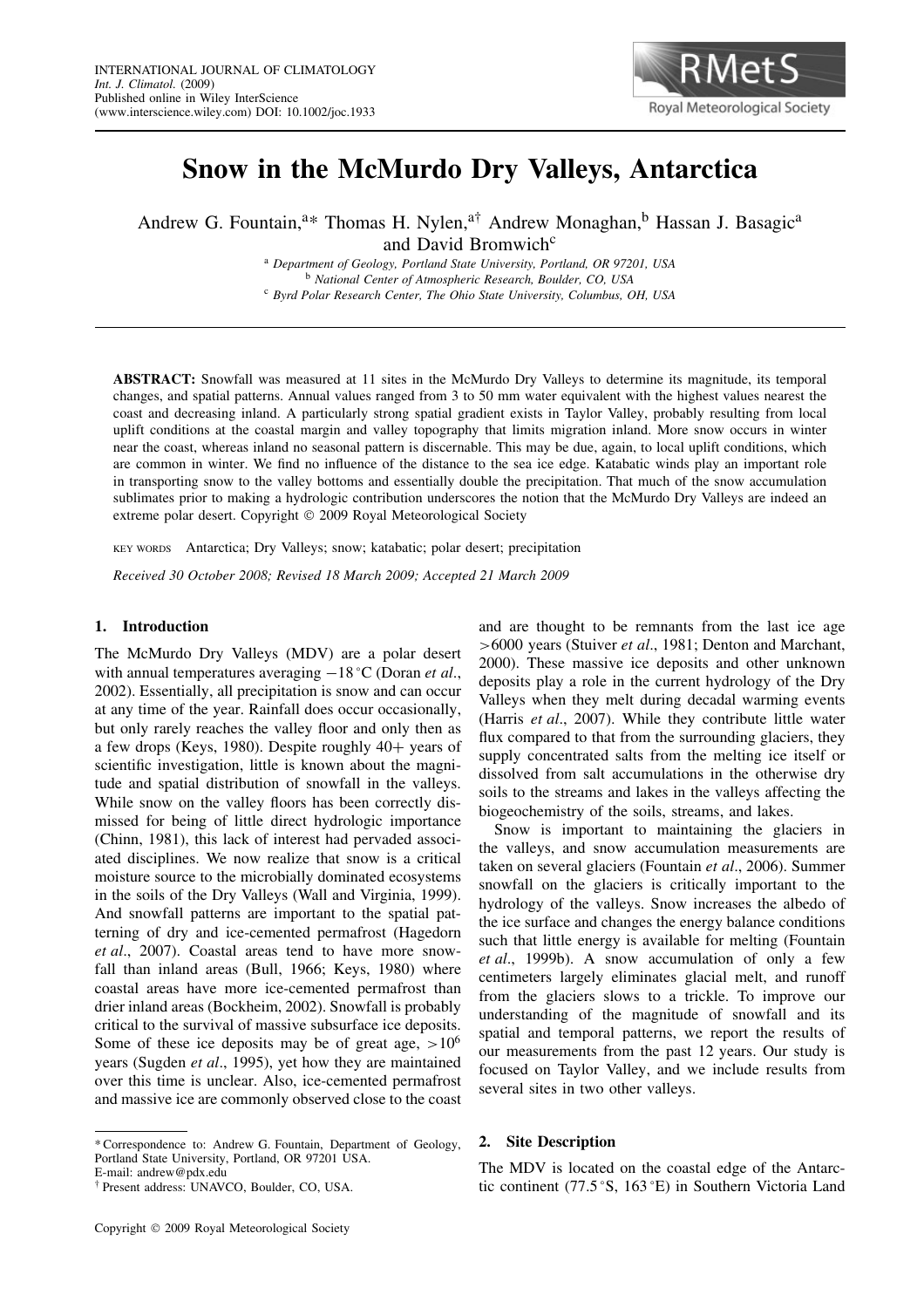(Figure 1). Only 2% of the Antarctic is ice free (Drewery *et al*., 1982) and the MDV is the largest ice-free region on the continent with about 2000 km2 of snowfree area (Chinn, 1988). The TransAntarctic Mountains block the ice flow from the East Antarctic Ice Sheet, which would otherwise cover the valleys. In places, outlet glaciers from the ice sheet flow into the valleys but terminate well before reaching the coast. In addition, numerous small alpine glaciers form in the mountains and flow to the valley floor. The valleys are characterized by a rocky–sandy soil devoid of vascular vegetation. The biology of the MDV is limited to microbial forms with spectacularly low biodiversity and short food chains (Wall and Virginia, 1999; Priscu *et al*., 1999). Ephemeral streams, originating as glacial meltwater, supply perennially ice-covered lakes in the valleys (McKnight *et al*., 1999). The polar climate of the region experiences continual darkness in midwinter and continual sunlight in midsummer. Air temperatures average about −17 °C with the winter minimum about  $-40^{\circ}$ C and the summer maximum a few degrees above freezing (Clow *et al*., 1988; Doran *et al*., 2002). In Wright Valley, annual values of snowfall have ranged  $7-11$  mm water equivalent (Keys, 1980; Bromley, 1985), most of which is lost to sublimation (Chinn, 1993). Katabatic winds are a typical feature of the regional climate, and commonly occur in winter and with less frequency in summer (Nylen *et al*., 2004). These density-driven winds sweep down the polar plateau into the MDV with speeds up to 37 m s<sup>-1</sup>, and their adiabatic warming can increase local air temperatures by 30 °C in less than a few hours. Snow can be transported, via the katabatic winds, from the Polar Plateau

to the MDV (Keys, 1980; Bromley, 1985), acting like a precipitation event.

Little information exists on the snowfall of the MDV. The most comprehensive effort was conducted at Vanda Station in Wright Valley in the late 1960s and 1970s by the New Zealand Antarctic Program (Keys, 1980; Bromley, 1985). During this period, Vanda Station was continuously occupied for 3 years, providing a year-round record of the meteorological environment including precipitation. They recorded snowfall in every month of the year, except for one year when eight months had no snowfall (Bromley, 1985). The density of snowfall is quite low with a minimum value of 60 kg m<sup>-3</sup> water equivalent (weq) and an average value of 100 kg  $m^{-3}$ (Keys, 1980). To our knowledge, since these earlier studies, no other precipitation measurements have been published until this present study. Spatial patterns of precipitation have been inferred from snow accumulation measurements on the glaciers (Fountain *et al*., 1999a), and temporal patterns were inferred from snow pits (Witherow *et al*., 2006; Bertler *et al*., 2004). However, snow accumulation results from mass gain due to snowfall and mass loss from ablation; consequently, accumulation provides only a rough proxy for precipitation.

### **3. Methods**

All precipitation gauges were deployed near pre-existing meteorological stations in the valleys to make use of the solid-state data loggers and to use the other meteorological variables in interpreting the precipitation record. The gauges were of three types: weighing bucket and



Figure 1. Landsat-7 satellite image of the McMurdo Dry Valleys. The image was acquired on December 19, 1999. The width of the image covers about 85 km. The triangles are locations of the meteorological stations.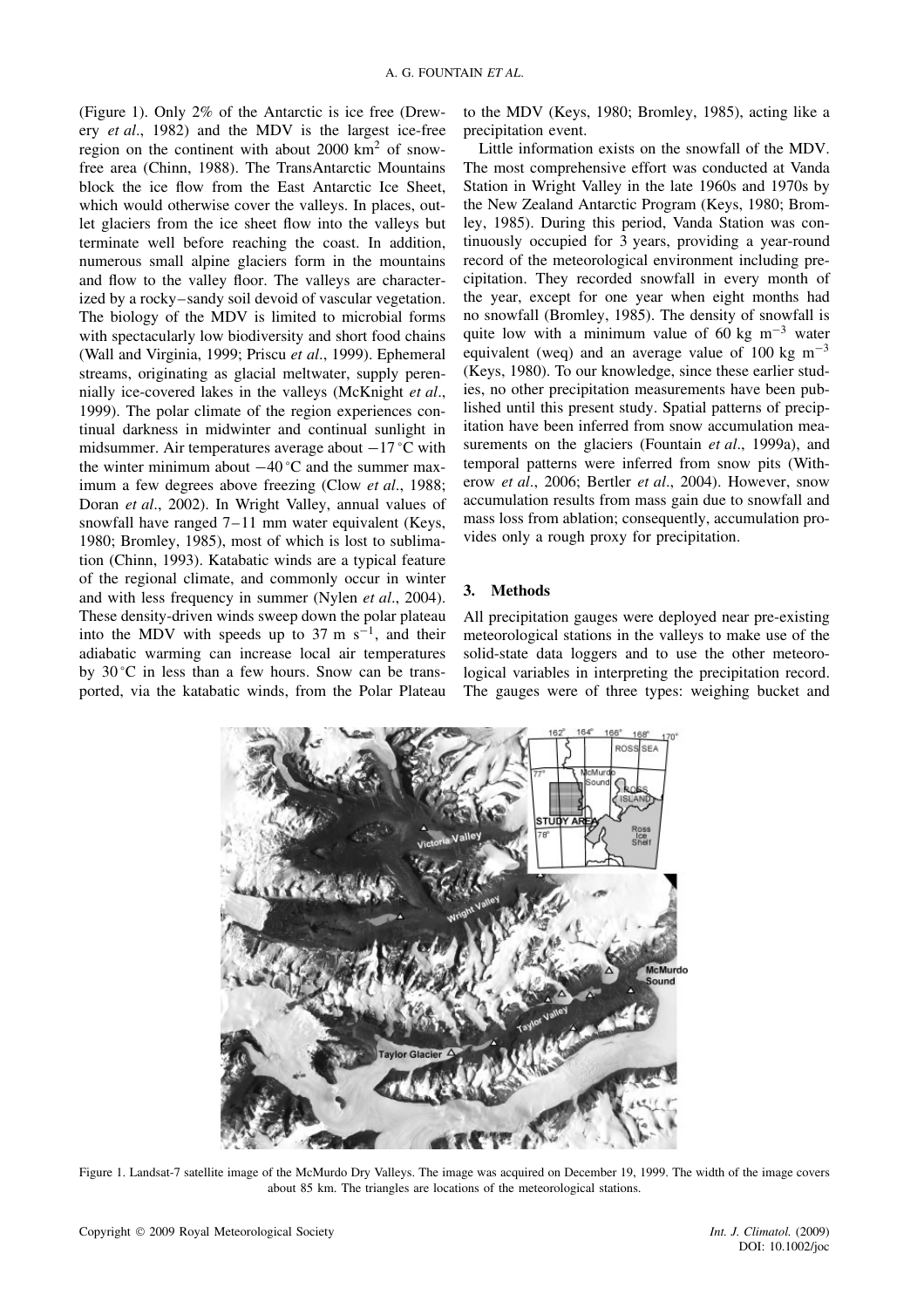tipping bucket, both providing a water equivalent measure of snowfall, and a sonic ranger that provided a distance measure to the surface, yielding a snow depth. The weighing bucket gauges (Belfort Instruments, Baltimore, MD) consisted of a bucket on a digital weighing scale (manufacturer's accuracy 2.5 mm weq, precision of 0.5 mm) contained in a metal housing with an orifice about 1 m above the ground. A Nipher Shield (Goodison *et al*., 1983; Yang *et al*., 1999) was mounted over the orifice to increase gauge efficiency. The lip of the shield was about 1.6 m from the ground. The gauge housing and Nipher Shield were staked to the ground (Figure 2). As the precipitation accumulated in the bucket, the increased weight was recorded at hourly intervals. The bucket was initially partly filled with antifreeze to melt the captured snow, preventing it from being blown away. Also, a thin layer of silicone oil was added to the surface of the antifreeze to reduce evaporation. The contents of the bucket were emptied every 2–3 years and replaced with new antifreeze and silicone oil. We eventually replaced the weighing bucket at Lake Hoare station with a tipping bucket (Texas Electronics, Model: TE525MM); manufacturer's accuracy 0.1 mm weq. Snowfall is captured and melted in a reservoir containing an antifreeze mixture with a thin layer of silicone oil. The added mass overflows the reservoir into a tipping mechanism. The tipping gauge was placed within the housing of the weight gauge to make use of the Nipher Shield and the data recorded every 15 min.

Because of the expense and logistics required to purchase, install, and maintain the weighing bucket gauges, we deployed ultrasonic distance rangers (Campbell Scientific, Inc, model SR50; Judd Communications Ultrasonic Depth Sensor) to expand our spatial coverage. The rangers measure a distance to a surface using the travel time of an acoustic pulse. The rangers were installed on an arm extending from the station, 0.5–1 m above the surface (Figure 2). The manufacturers stated accuracy of

the rangers was 10 mm and the distance was recorded hourly. To estimate water equivalent values, we episodically made manual measurements of snow depth and density.

The records for all gauges were examined to remove artifacts induced by instrument performance (see Results section). To minimize noise, owing to the low precipitation compared to instrumental sensitivity, we calculated daily averages for each site. If the difference between consecutive days exceeded a threshold of 0.5 mm weq for weighing buckets and 5 mm for the sonic ranger, the difference was added to a monthly sum. The thresholds are below the stated accuracy of the ranger because under most conditions they reliably detected smaller changes and our averages damped the noise (wind and electronic). To be sure that the noise was not inducing artifacts, the standard deviation of each daily average was calculated and, if unusually large, the record for that day was reexamined. No special handling of the tipping bucket data was required other than examination for artifacts.

### **4. Results**

## 4.1. Instrument Performance

Three weighing buckets were initially deployed; however, early records, particularly in winter, were useless owing to the shaking of the instruments by katabatic winds. We attempted to secure the instruments with mixed success because of the lack of exposed bedrock. Finally, the gauge at Lake Bonney was sufficiently secured to provide good records. Yearly cleaning of the instrument was required to prevent the accumulation of fine sediment from interfering with the gauge operation. Once we achieved reliable data from Lake Bonney, we noticed two interfering factors. First, the more severe katabatic events transport sand into the buckets, mimicking precipitation events. These severe events



Figure 2. Photographs of meteorological stations in the McMurdo Dry Valleys. Photograph A is the station at Lake Bonney. The large black 'trumpet' is a Nipher Shield over a Belfort gauge. Photograph B is the station at Lake Fryxell with a sonic ranger suspended from a horizontal arm and pointing to the ground on the right side of the station.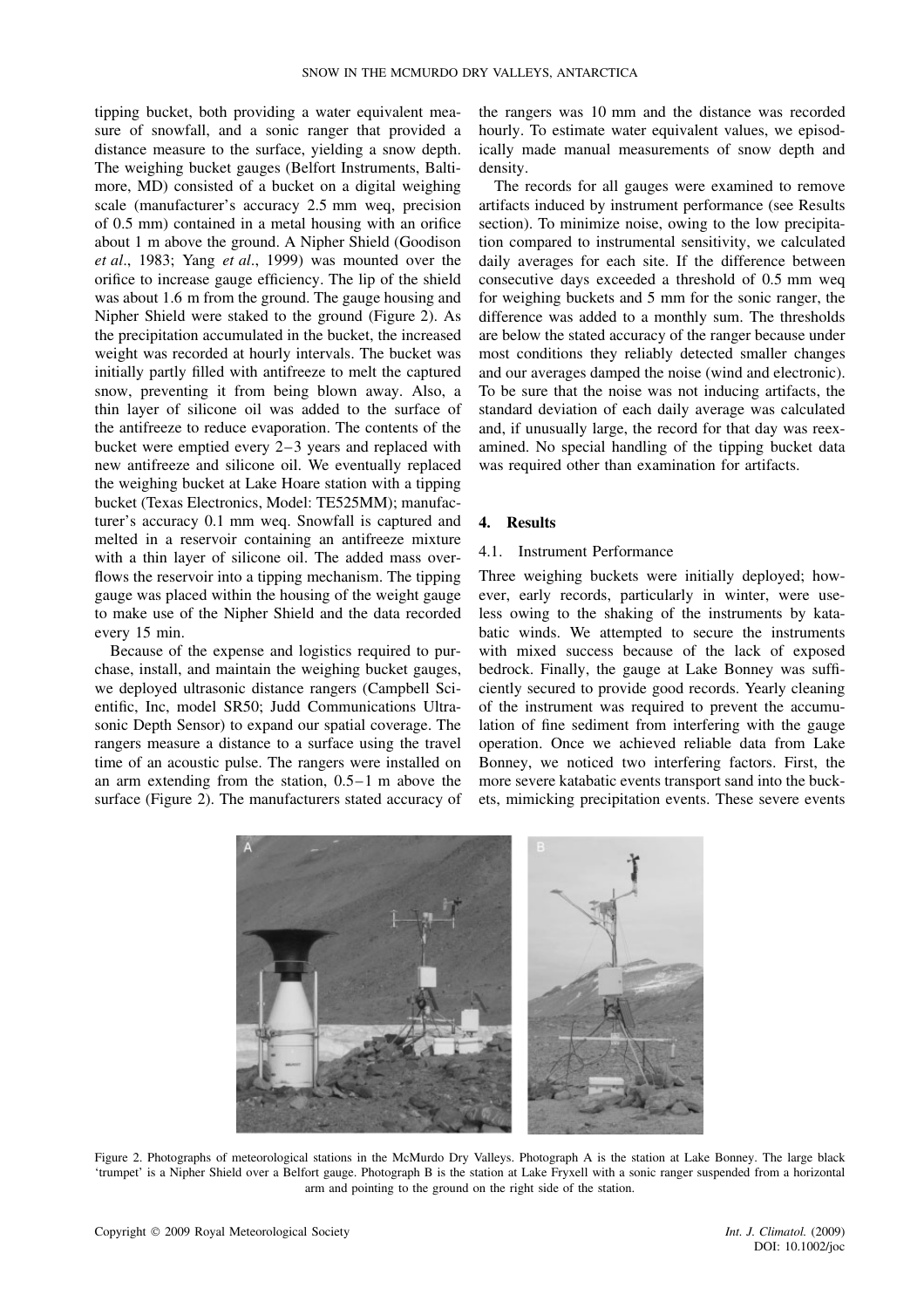typically occur only a few times a winter. Second, diurnal changes in air temperature and solar heating of the gauge housing apparently caused expansion and contraction of the weighing mechanism, yielding apparent snow events. The apparent events were certainly small,  $\leq 0.5$  mm weq, occurring mostly in the summer months (November–January) when temperatures range from  $-10$  °C to 4 °C. In winter, apparent precipitation events coincided with katabatic winds that can warm the air by 30 °C in a few hours (Nylen *et al*., 2004), yielding an apparent precipitation of 1.5 mm weq. However, unlike the real event that permanently increased the weight of the bucket, these events temporarily increased the apparent weight and returned to pre-event levels as the air cooled.

The tipping bucket gauge at Lake Hoare did not adequately record the timing of snow events because the light, low-density snow tended to collect in the gauge orifice bridging the cup of the tipping mechanism. With sufficient snow, the bridge was broken and the snow accumulated in the cup causing it to tip. As a result, we use the data to record snowfall amounts and not the exact (hours) timing of the snowfall. The tipping bucket was also sensitive to the high winds. Proper operation of this tipping bucket gauge required the reservoir to be filled to overflow capacity, making it quite sensitive to vibrations. Katabatic winds caused the antifreeze reservoir to overflow, tipping the bucket creating a false snowfall event and subsequently missing future events owing to a lowered reservoir until refilling by more snow. The gauge could never be secured sufficiently to eliminate the katabatic-induced vibrations, therefore the data recorded had to be handled carefully.

The ultrasonic rangers generally worked well and were reliable; however, the acoustic transducer could fail any time after 2 years and, until we established a routine replacement schedule, the record from the network of rangers was subject to numerous data gaps. The stated operational conditions of the rangers included temperatures down to  $-40^{\circ}$ C but the records became noisy at about −35 °C and were considered unreliable. Again, because we were measuring precipitation events that often resulted in thin accumulations of snow ≤10 mm, we were operating at the resolution of the instrument, whereas larger accumulations would have improved the signal-to-noise ratio. Fortunately, these cold temperatures commonly occurred during inversions (clear skies). Because surface detection of the ranger is based on the speed of an acoustic pulse, the signal also becomes noisy in high winds  $(>18 \text{ m s}^{-1})$  again obscuring the true signal (Brazenec and Doesken, 2005). On rare occasions, low-density snow events cause erroneous values and appear as spikes in the data. They are obvious and easily removed.

# 4.2. Data

The longest records of snow accumulation are Lake Bonney (12 years) and Explorers Cove (5 years), with most of the remaining sites collecting for 4 years (Table I). Annual snow accumulation in Taylor Valley did not exceed 100 mm water equivalent (weq) with minimum values as low as 3 mm. Close examination of the record shows that, in addition to precipitation, katabatic events may convey snow to the valley bottom, presumably from the snow-covered Antarctic Plateau to the west and from the local glaciers and snow-covered parts of the adjacent mountains. We presume that precipitation does not occur during katabatic events because the meteorological conditions that trigger such events are not favorable for precipitation. Therefore, we recognize two kinds of snow events, wind drift and direct precipitation, and we refer to the sum as 'accumulation' of which a fraction is 'precipitation'. We defined katabatic events following Nylen *et al.* (2004), having wind speeds  $> 5 \text{ m s}^{-1}$  and coming from the ice sheet (westerly). Snow accumulation during these events was considered wind drift. With katabatic events removed, annual precipitation at each site varied from 36 to 80% of the annual accumulation with an overall average of about 50%. The maximum value of annual snow accumulation was 98 mm weq in 2004 at the Explorers Cove site of which precipitation accounted for only 52 mm weq (53%). For the two sites with relatively long records, Explorers Cove (5 years), and Lake Bonney (12 years), the fraction of direct snowfall at each site was 50 and 43% respectively. The more severe katabatic events transport sediment as well, which was also captured by the weighing bucket gauges, as explained. Comparing the weighing bucket to the sonic ranger at Lake Bonney over the 2 years of overlapping data shows that, according to the bucket, 39–45% of the snow accumulation is precipitation, whereas the sonic ranger indicated 80–100%. We have no way of filtering the data to remove the effect of the sediment on the bucket weight, so the magnitude of snow accumulation at these two sites is probably overestimated and the fraction of that as precipitation is underestimated.

Monthly values of snow accumulation show little consistent seasonality at Lake Bonney, near the head of Taylor Valley (Figure 3). But at Explorers Cove, near the coast, snow is greatest in winter from March through September. In contrast, the nearby McMurdo Station (∼60 km away) exhibits much more snow but no seasonality. For Taylor Valley, given the very low accumulation/precipitation values, any one storm can shift the seasonal or monthly balance of snow accumulation, and our records are too short to make any statistically significant statements of seasonal trends in snowfall. Longerterm trends over the 12 years of record at Lake Bonney (Figure 4) suggest increasing snow with time. However, the trend is not significant because the greatest snowfall occurs in the last 3 years of record, and because of the measurement uncertainty associated with the extremely low values.

A strong spatial gradient exists for Taylor and Wright Valleys with more snow closer to the coast and less snow inland (Figure 5). In Taylor Valley, the gradient of snow accumulation is  $-2.6$  mm weg km<sup>-1</sup> from the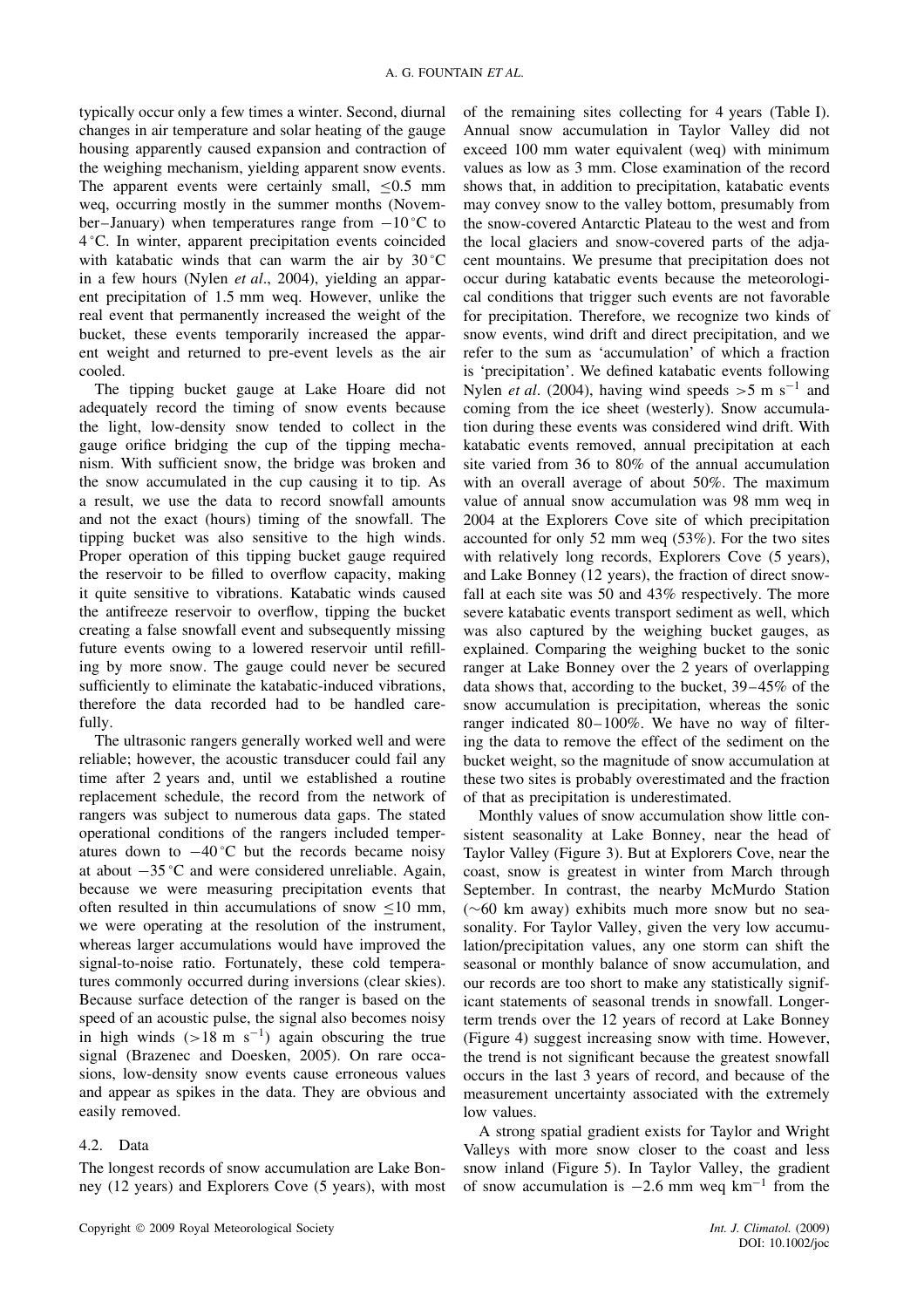| Table I. Accumulation data (mm water equivalent) in the McMurdo Dry Valleys. The first eight sites are in Taylor Valley; the      |
|-----------------------------------------------------------------------------------------------------------------------------------|
| first site is closest to the coast and the last site is further away. Lakes Brownworth and Vanda are in Wright Valley and Lake    |
| Vida is in Victoria Valley. Common. Gl stands for Commonwealth Glacier. G, gauge type; U, ultrasonic; W, weighing bucket;         |
| T, tipping bucket. The numbers in bold are accumulation values and italic is precipitation, that is, accumulation with snow drift |
| from katabatic events removed. The specific location of the meteorological stations can be found in Doran et al. (2002) and       |
| Nylen <i>et al.</i> (2004).                                                                                                       |

| <b>Station</b>        | G           | 1995           | 1996                                  | 1997          | 1998             | 1999           | 2000           | 2001           | 2002     | 2003             | 2004           | 2005             | 2006       |
|-----------------------|-------------|----------------|---------------------------------------|---------------|------------------|----------------|----------------|----------------|----------|------------------|----------------|------------------|------------|
| <b>Explorers Cove</b> | W           |                |                                       |               |                  |                | 42             | 66             | 89       | 66               | 98             |                  |            |
|                       |             |                |                                       |               |                  |                | 17             | 24             | $47\,$   | $42\,$           | 52             |                  |            |
| Common. Gl            | $\mathbf U$ |                |                                       |               |                  |                |                |                |          | 43               | 47             | 39               | 93         |
|                       |             |                |                                       |               |                  |                |                |                |          | 36               | 37             | 35               | $75\,$     |
| L. Fryxell            | $\mathbf U$ |                |                                       |               |                  |                |                |                |          | 34               | 34             | 21               | 46         |
|                       |             |                |                                       |               |                  |                |                |                |          | 34               | 32             | $20\,$           | 37         |
| <b>Howard Gl</b>      | $\mathbf U$ |                |                                       |               |                  |                |                |                |          |                  | 20             | 29               | 87         |
|                       |             |                |                                       |               |                  |                |                |                |          |                  | $\mathfrak{2}$ | $28\,$           | $74\,$     |
| Canada Gl             | $\mathbf U$ |                |                                       |               |                  |                |                |                |          | 16               | 17             |                  | 13         |
|                       |             |                |                                       |               |                  |                |                |                |          | $\boldsymbol{8}$ | 14             |                  | 13         |
| L. Hoare              | $\mathbf T$ |                |                                       |               |                  |                |                |                | 13       | 13               |                | 20               | 19         |
|                       |             |                |                                       |               |                  |                |                |                | 3        | 6                |                | $\overline{2}$   | ${\it 19}$ |
| L. Bonney             | W           | $\mathbf{3}$   | $\begin{array}{c} 6 \\ 3 \end{array}$ | $\frac{6}{3}$ | 14               | 6              | 14             | ${\bf 5}$      | 10       | 11               | 46             | 22               | 23         |
|                       |             | $\overline{c}$ |                                       |               | $\boldsymbol{6}$ | $\overline{l}$ | $\mathfrak{Z}$ | $\overline{4}$ | $\delta$ | 5                | $18\,$         | $\boldsymbol{8}$ | 10         |
|                       | $\mathbf U$ |                |                                       |               |                  |                |                |                |          | 3                | 5              |                  |            |
|                       |             |                |                                       |               |                  |                |                |                |          | $\mathfrak{z}$   | $\overline{4}$ |                  |            |
| <b>Taylor Gl</b>      | $\mathbf U$ |                |                                       |               |                  |                |                |                |          | 6                | 6              | 13               | 14         |
|                       |             |                |                                       |               |                  |                |                |                |          | 6                | 6              | $\boldsymbol{9}$ | 12         |
| L. Brownworth         | $\mathbf U$ |                |                                       |               |                  |                |                |                |          |                  | 26             | 51               |            |
|                       |             |                |                                       |               |                  |                |                |                |          |                  | 13             | 20               |            |
| L. Vanda              | $\mathbf U$ |                |                                       |               |                  |                |                |                |          |                  | 18             | 32               |            |
|                       |             |                |                                       |               |                  |                |                |                |          |                  | 10             | 30               |            |
| L. Vida               | $\mathbf U$ |                |                                       |               |                  |                |                |                |          |                  | 35             | 22               | 45         |
|                       |             |                |                                       |               |                  |                |                |                |          |                  | 33             | 22               | 45         |

coast to the Nussbaum Riegel, an 800-m-tall hill in the center of the valley. The gradient up valley from the Riegel is  $-0.3$  mm weq km<sup>-1</sup>, very similar to that in the adjacent Wright Valley  $(-0.4 \text{ mm} \text{ weq } \text{km}^{-1})$ . These gradients are nearly identical to snow accumulation measurements collected on the glaciers as part of the glacier mass balance program (Fountain *et al*., 2006). Snow accumulation on the glaciers between elevations of 200–300 m decreased at a rate of −2*.*6 mm weq  $km^{-1}$  from the coast to the Nussbaum Riegel; further up valley, the gradient decreased to  $-0.6$  mm weg km<sup>-1</sup>. In addition to an inland gradient, a north–south gradient may also exist, with more snow accumulation toward the north.

## 4.3. Persistence

In addition to snow accumulation and precipitation in the MDV, the persistence of snow on the valley floor is important for biological processes in soils as a source of moisture (Gooseff *et al*., 2003; Wall and Virginia, 1999) and light penetration into lakes (Howard-Williams *et al*., 1998). Snow is also a moisture source for maintenance of ice-cemented permafrost against sublimation losses (Hagedorn *et al*., 2007). The sonic rangers provide a measure of the snow cover persistence in the valleys. As one would expect, persistence is longer in winter than

in summer. At Lake Vida, Victoria Valley, snow persists all winter, whereas it persists only a few days to a week at Lake Bonney in Taylor Valley (Figure 6). Of course, persistence is related to snowpack thickness and ablation rate (sublimation, melting, and wind erosion). Generally speaking, winter snowpacks are maintained for a month or so and summer snow lasts for a few days to a week at most.

#### **5. Analysis**

We compare the spatial characteristics of the precipitation measurements against those predicted by a numerical atmospheric model to determine whether our sparse measurements agree with theoretical expectations. The model fields are also used to infer the broader precipitation distribution across the MDV. Model results were derived from the Antarctic Mesoscale Prediction System (AMPS), an experimental weather prediction program that supports the daily operations of the US Antarctic Program (Powers *et al*., 2003). The AMPS simulations used for this analysis employed a version of the fifthgeneration Pennsylvania State University/National Center for Atmospheric Research Mesoscale Model adapted for polar conditions – Polar MM5 (Bromwich *et al*., 2001 #6981). AMPS ingests observations from surface stations,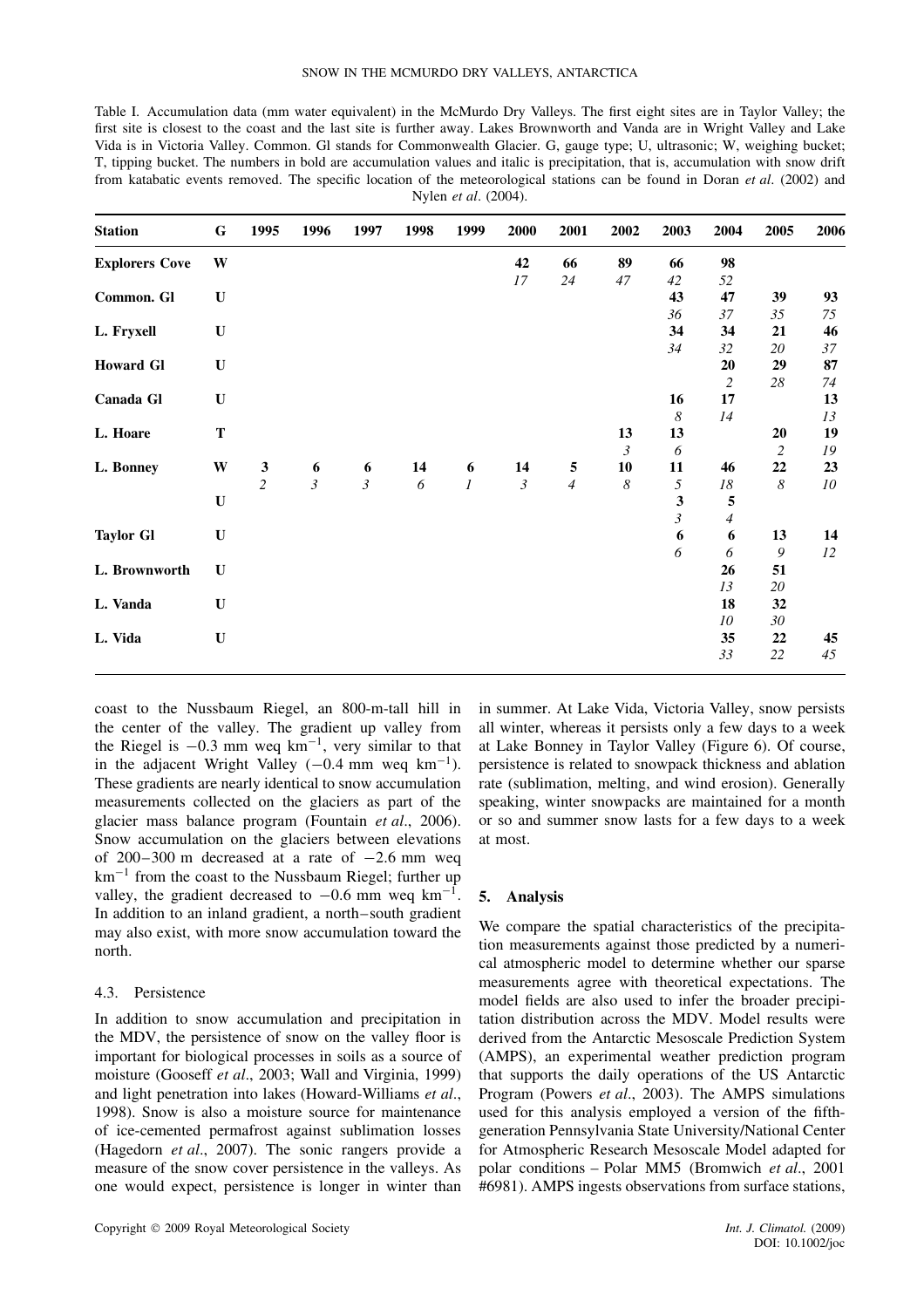

Figure 3. Average monthly snow accumulation and precipitation, Lake Bonney over the period, 1995–2006; Explorers Cove 2000–2004; and McMurdo Station 1973–1998. The gray bars are snow accumulation and the black bars are the precipitation (katabatic events removed). Snow accumulation at McMurdo Station is included for comparison; note the difference in scale.

radiosondes, satellite-derived cloud track winds, and sea ice data. Because AMPS has relatively high spatial resolution over the Ross Island vicinity where the hub of US logistical activities is, it is a useful tool for studying the regional climatology in detail (Monaghan *et al*., 2005). Here we use 2.2-km spatial-resolution AMPS precipitation fields to assess MDV precipitation for a 1 year period spanning September 2006–August 2007. This period was chosen because it occurs shortly after AMPS was upgraded from 3.3-km to 2.2-km resolution over the MDV, which is sufficient to resolve the large topographic variation characteristic of the region. While employing more than one year of data would be ideal for a climatological study, constraints due to the size of the dataset

limit us to a year. Monthly, seasonal, and annual precipitation fields were compiled from hourly AMPS output by assembling the 13- to 36-hour forecasts from the 0000 UTC AMPS simulation initialized on each day of the year. A previous comparison of AMPS results to observations for a similar model configuration indicates that the model fields are suitable for climatological applications (Monaghan *et al*., 2005).

The model shows a precipitation shadow to the north of Mount Discovery (Figure 7), resulting from the precipitation-bearing synoptic systems that pass to the north and east of Ross Island (Simmonds *et al*., 2003). The precipitation shadow diminishes to the north of Victoria Valley. Within the valleys, the precipitation increases with elevation and decreases from the coast inland. A local precipitation maxima at the mouth of Taylor Valley is probably due to the convergence of southwesterly katabatic flow during winter as it slows down upon reaching the mouth of Taylor Valley (Monaghan *et al*., 2005). The uplift here may be further enhanced by southeasterly winds that commonly flow from the Ross Ice Shelf and into McMurdo Sound region. Unlike the valleys to the north (Wright, Victoria), Taylor Valley is open to the ocean without significant elevation to increase precipitation through forced uplift. Each valley has a precipitation minimum. For Victoria and Wright Valleys, the minima are associated with the lowest elevation landscape of the valley. The minimum in Taylor Valley is found inland of the Nussbaum Riegel, the 800-m-high hill in the center of the valley, which may contribute to a localized precipitation shadow on its upslope side (i.e. Figure 5). The model data shown in Figure 7 agree qualitatively with the spatial distribution of precipitation inferred from the ground measurements in the valleys. Modeled evaporation (not shown) is much larger than precipitation in the valley bottoms, consistent with the observations (Figure 6), which indicate that snow does not persist for long.

To more closely examine the details of the spatial changes, we compare the modeled precipitation with that measured in Taylor Valley where we have the highest



Figure 4. Snow accumulation at Lake Bonney. Gray bars represent the total snow accumulation for that year and black bars are the precipitation (katabatic events removed). Error bars are based on accuracy of instrument (2.5 mm) and the number of days with events recorded.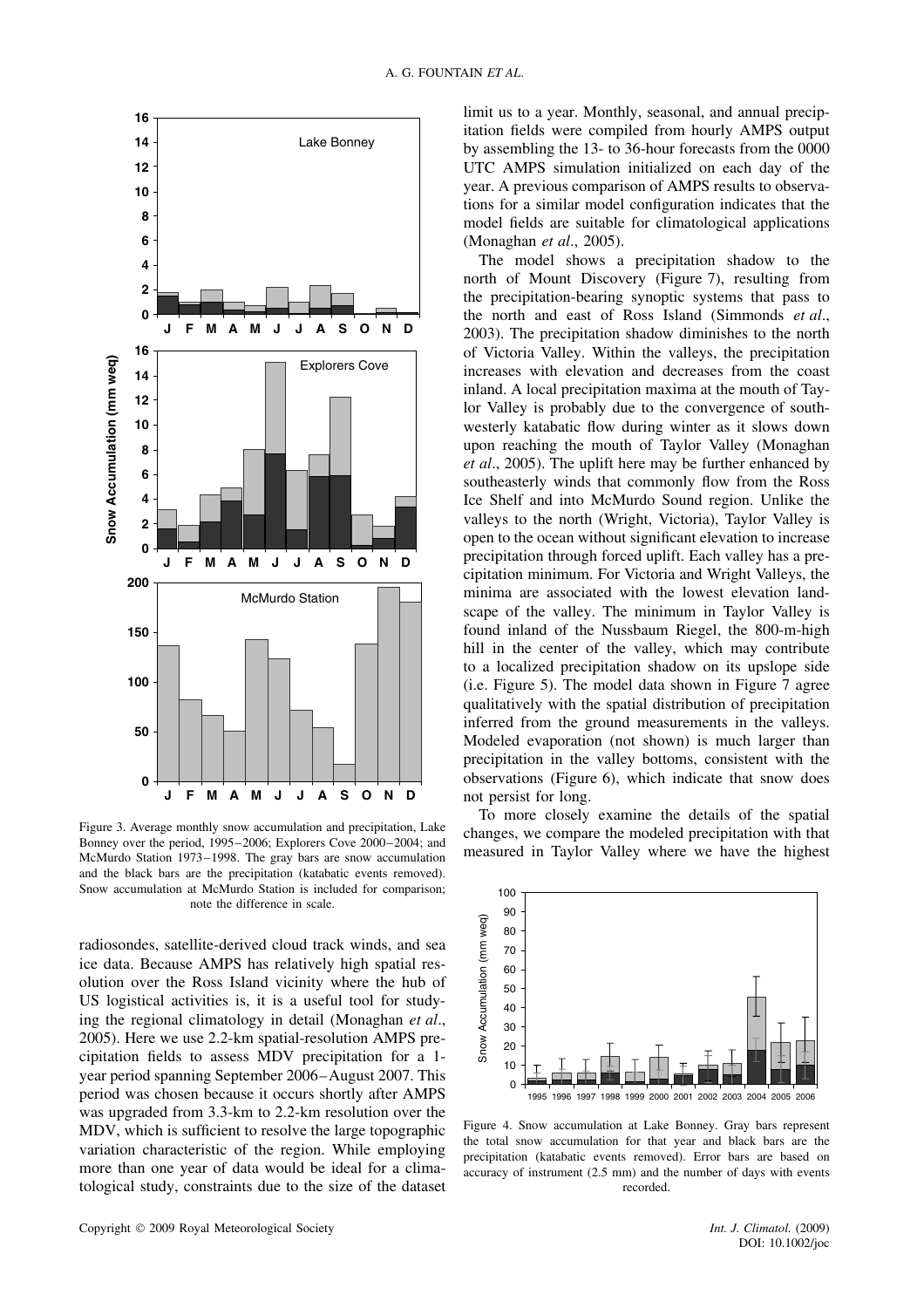

Figure 5. Spatial gradient of snow accumulation in Taylor and Wright Valleys for 2004. The Landsat image of Taylor Valley depicts the same horizontal scale as that of the graph. The white dots on the image show the locations of the meteorological stations and N indicates the location of the Nussbaum Riegel.



Figure 6. Duration of snow cover at all the stations with sonic rangers from November 2002 to November 2006. The vertical gray bars indicate the summer season from November through January. The period of record for each sonic ranger is indicated by a horizontal line and the boxes indicate the presence of snow thicknesses *>*10 mm for at least one day.

density of precipitation gauges. Results show that the modeled precipitation is greater than the observed mean precipitation (Figure 8). The overestimated precipitation is probably due in part to the model's topographic representation, which is somewhat smoother than the observed topography of Taylor Valley, especially near the Nussbaum Riegel. However, the observed error bars indicate that some of the difference is due to the limited model sample size (1 year); the maximum observed values overlap the model values at several stations. Despite the model bias, Figure 8 indicates that the model is able to capture the general trend of decreasing precipitation inland from the coast within the narrow walls of Taylor Valley.

#### **6. Discussion**

Given the extreme winter conditions and long unattended operation of the instruments, we found that using both weighing bucket and sonic gauges worked well together. Each instrument has its own operational issues but together they provided a fairly complete depiction of snowfall and accumulation. Annual total snow accumulations are low, as expected from previous studies (Keys, 1980; Bromley, 1985; Witherow *et al*., 2006; Bull, 1966; Fountain *et al*., 1999a; Fountain *et al*., 2006) and are due to the precipitation shadow created by the TransAntarctic Mountains (Monaghan *et al*., 2005). The largest annual accumulation, 98 mm weq, was measured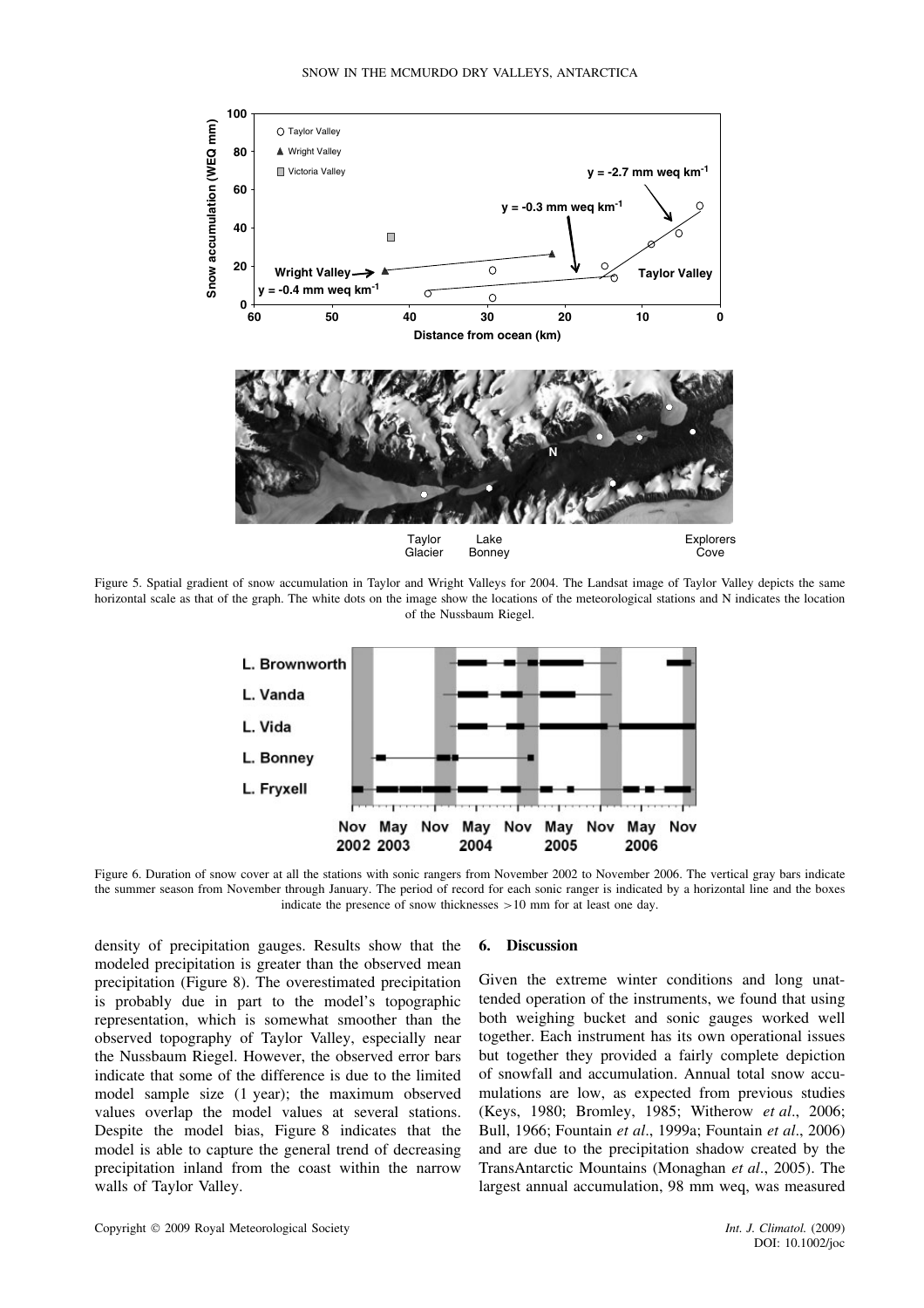

Figure 7. A: Simulated annual total precipitation for the McMurdo Sound region using the AMPS 2.2 km Polar MM5 (Powers *et al*., 2003). Ross Island is near the center of the image, and Mount Discovery is to the right of the lower right-hand corner of the box. The precipitation shadow caused by Mount Discovery and adjacent topographic features is the dark blue patch north of Discovery and south of Ross Island. B: Inset with enlargement of the Dry Valleys region (location of inset is indicated by black box in left panel, A). This figure is available in colour online at www.interscience.wiley.com/ijoc

near the coast, Explorer's Cove, in 2004, but most values were 10–50 mm weq. Modeling shows increased precipitation with elevation and with proximity to the coast. At the mouth of Taylor Valley, where elevation does not play a role, we infer that increased precipitation is due to enhanced atmospheric ascent. Local uplift is caused by converging air flow at the mouth of Taylor Valley as it decelerates and 'piles up', and perhaps is augmented by an onshore component from near surface wind that blows from the Ross Ice Shelf. The low-level precipitationbearing clouds that result may migrate up valley owing to an upper-level return flow but are blocked by the Nussbaum Riegel, preventing further movement inland. In Wright and Victoria Valleys, modeling suggests that precipitation minima are coincident with the lowest elevations. At Lake Vanda, our snow accumulation values are 18 and 30 mm weq, almost an order of magnitude higher than that measured in the late 1960s–1970s of 3–4 mm weq (Keys, 1980; Bromley, 1985). As described below, snow accumulation has increased in recent years and our larger values at Lake Vanda probably reflect this increase.

Katabatic winds apparently contribute about half of the accumulated snow, indicating that precipitation does not exceed about 50 mm weq in the valley bottom. We infer that katabatic winds must transport local snow from the nearby valley walls onto neighboring valley bottoms because the ratio of precipitation to accumulation is about the same at all sites, ∼50%. If the snow was transported from the Antarctic Plateau, then the wind drift snow should be greater inland, closer to the ice sheet (e.g. Lake Bonney), and diminish toward the coast. Keys (1980) argues for the occasional severe katabatic event



Figure 8. Measured *versus* modeled precipitation for Taylor Valley. The largest precipitation values are closest to the coast and the least are furthest from the coast.

that transports snow from the Antarctic Plateau to the western end of Wright Valley. These events may indeed take place, but do not appear to be a common source of snow to the valleys.

Seasonality of snowfall depends on location in the valleys. No seasonality is apparent at Lake Bonney and a distinct winter maximum appears at Explorers Cove, when katabatic winds are strongest and most frequent (Nylen *et al*., 2004). Year-round observations for 3 years at Lake Vanda showed more frequent snowfall events in summer but the monthly magnitude was no different from winter months (Keys, 1980; Bromley, 1985). Our mass balance measurements on the glaciers (made twice a year) show that either winter or summer can accumulate the most snow. Because snow accumulation and precipitation are low, any one snow storm can shift maximum accumulation between seasons as reflected in the seasonal results on the glaciers (Fountain *et al*., 2006).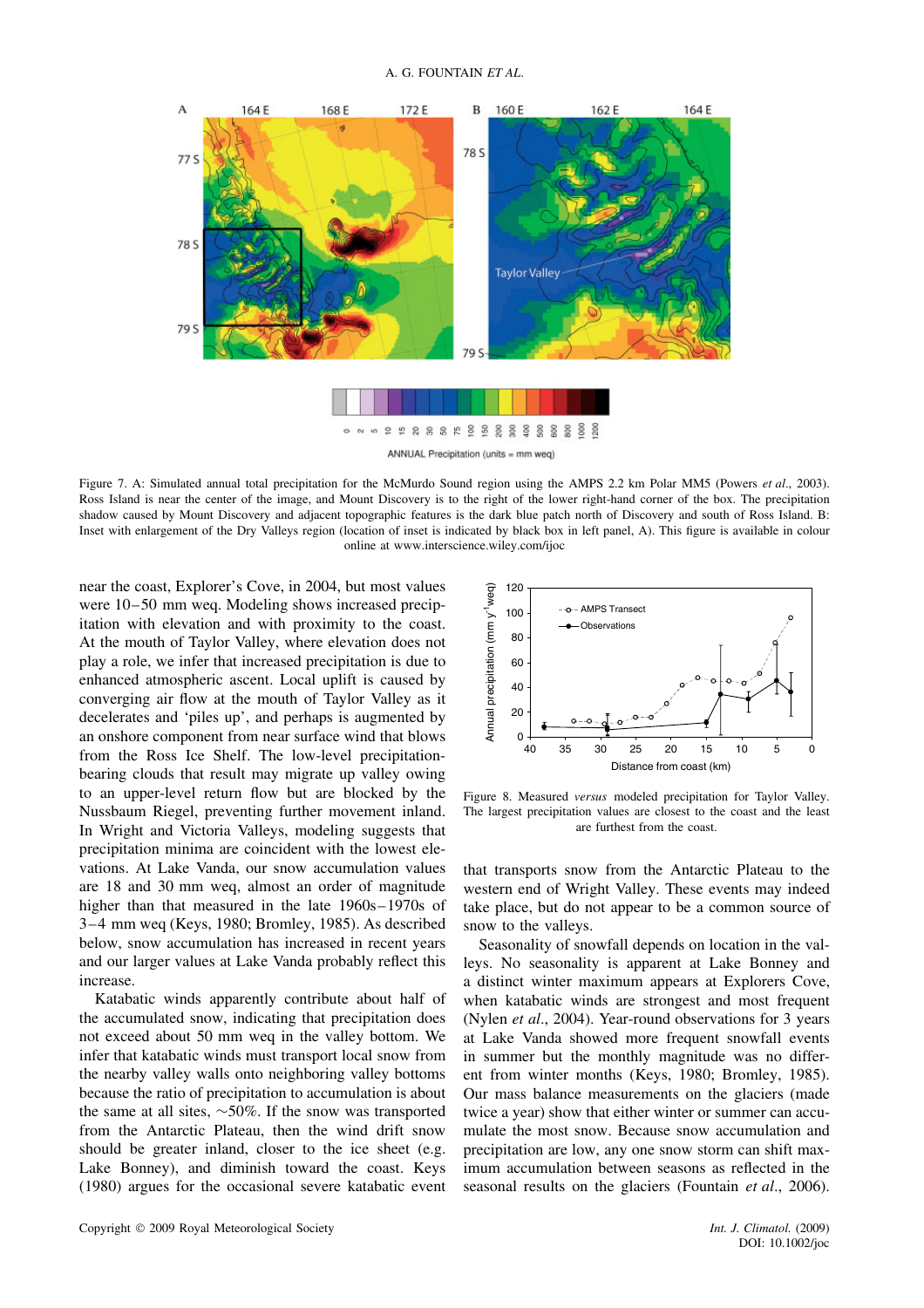Regional moisture and precipitation in this region results from low-pressure systems migrating from the northern latitudes (Bromwich and Wang, 2008; Carrasco *et al*., 2003; Bromley, 1985). We had hypothesized that more snow is received when the edge of the sea ice is closer, providing a local moisture source; however, we did not find any significant correlations. The sea ice edge is closest to the valley in early March and rapidly advances northward in April (Kimura, 2007), yet maximum precipitation at Explorers Cove occurs in June.

Annual snow accumulation decreases inland from the coast; the accumulation gradient is more steep, −2*.*7 mm  $km^{-1}$ , near the coast and less steep inland,  $-0.3$  mm  $km^{-1}$ . The change in gradient is associated with a large 800-m-tall hill, the Nussbaum Riegel, which occupies the center of the valley. The abrupt decrease in snow accumulation inland (west) of the Nussbaum Riegel has been frequently observed in the field and is reflected in the abrupt rise of the glacier equilibrium line altitude (where snow accumulation equals ablation resulting in no mass change) (Fountain *et al*., 1999a). The change in precipitation gradient probably reflects the enhanced snowfall at the valley mouth, described previously, and the barrier formed by the Nussbaum Riegel that blocks the low clouds from migrating up valley. We commonly observe clouds on the coastal (eastern) side of the Riegel, whereas the inland (western) side is cloud free. The lower accumulation gradient beyond the Nussbaum Riegel  $(-0.3$  mm km<sup>-1</sup>) is very close to that observed in Wright Valley  $(-0.4 \text{ mm km}^{-1})$  and may represent accumulation from those few large snow storms that override the barrier imposed by the TransAntarctic Mountains and penetrate the deeper portions of the valleys, as well as snow blown to the valley bottom by the katabatic winds.

Modeling shows that in the valley bottom sublimation (not shown) far exceeds precipitation, consistent with the limited duration of snow cover shown in Figure 6. The persistence of winter snow is greatest at Lake Vida in Victoria Valley, nearly all winter, and least at Lake Bonney in Taylor Valley, a few days to a week. This difference is probably due to greater snowfall at Lake Vida and due to the large local inversions that protect the snow from erosion and sublimation by winter katabatic winds. Nylen *et al*. (2004) showed that Lake Bonney had the most frequent katabatic events and Lake Vida had fewest, and hypothesized that strong inversions over Lake Vida resisted erosion by all but the strongest events. Most likely, the combination of snow depth and katabatic winds controls the persistence of snow-covered ground elsewhere in the valleys. How much of the moisture from the snow enters the ground is unclear because much of it sublimates prior to melting (Chinn, 1981). Indeed, snow patches that persist well into summer (December) largely sublimate rather than melt (Gooseff *et al*., 2003). Therefore, these values of precipitation can only be used as a maximum upper bound on moisture recharge to the soils.

The MDV is in a precipitation shadow of the TransAntarctic Mountains, blocking precipitation bearing cyclonic storms that migrate southward over the Ross Sea. Our measurements show that the MDV is, indeed, a polar desert, with annual precipitation not exceeding 50 mm weq. However, a precipitation maximum is limited to the coastal margin of Taylor Valley and is caused by the winter convergence of local wind regimes that produce localized uplift. The minimum recorded value of snow accumulation is 3 mm weq at Lake Bonney of which we estimate two-thirds is precipitation and the remaining one-third is snow drift. Snow accumulation decreases inland and a particularly strong gradient exists in Taylor Valley, probably controlled by local meteorological conditions that produce uplift and increased snowfall at the coastal end of the valley.

Wind drift snow is an important contribution to the total snow accumulation on the valley floors. Katabatic winds transport snow from the valley walls and glaciers, and occasionally from the Antarctic Plateau, that roughly doubles the snow accumulation on the valley floor. The persistence of snow on the valley floors is greater in winter than in summer, as one might expect, but is subject to large spatial variability. Winter snow lasts the longest at Lake Vida where it persists nearly all winter, but it rarely lasts more than a week at Lake Bonney. The difference is probably due to the mass of snow accumulated at each site and the frequency of katabatic events that erode and sublimate the snow cover.

## **Acknowledgements**

The work by Fountain, Nylen, and Basagic was supported by NSF grants OPP 0096250 and ANT-0423595. The AMPS analysis by Monaghan and Bromwich was funded by the National Science Foundation with grants ANT-0636523 and ATM-0404790. We also wish to acknowledge the efforts of many individuals at Raytheon Support Services, the pilots and crew of PHI who facilitated the completion of this project in many ways. We would like to specifically thank Rae Spain and Rob Edwards.

## **References**

- Bertler NAN, Mayewski PA, Barrett PJ, Sneed SB, Handley MJ, Kreutz KJ. 2004. Monsoonal circulation of the McMurdo Dry Valleys. *Annals of Glaciology* **39**: 139–145.
- Bockheim JG. 2002. Landform and soil development in the McMurdo Dry Valleys, Antarctica: a regional synthesis. *Arctic, Antarctic, and Alpine Research* **44**: 308–317.
- Brazenec WA, Doesken NJ. 2005. An evaluation of two ultrasonic snow depth sensors for potential use at automated surface weather observing sites, *13th Symposium on Meteorological Observations and Instrumentation*, American Meteorological Society, Savannah, GA.
- Bromley AM. 1985. *Weather Observations Wright Valley, Antarctica*. New Zealand Meteorological Service: Wellington, New Zealand; 25.
- Bromwich DH, Cassano JJ, Klein T, Heinemann G, Hines KM, Steffen K, Box JE. 2001. Mesoscale modeling of katabatic winds over Greenland with the Polar MM5. *Monthly Weather Review* **129**: 2290–2309.
- Bromwich DH, Wang S-H. 2008. A review of the temporal and spatial variability of Arctic and Antarctic atmospheric circulations based